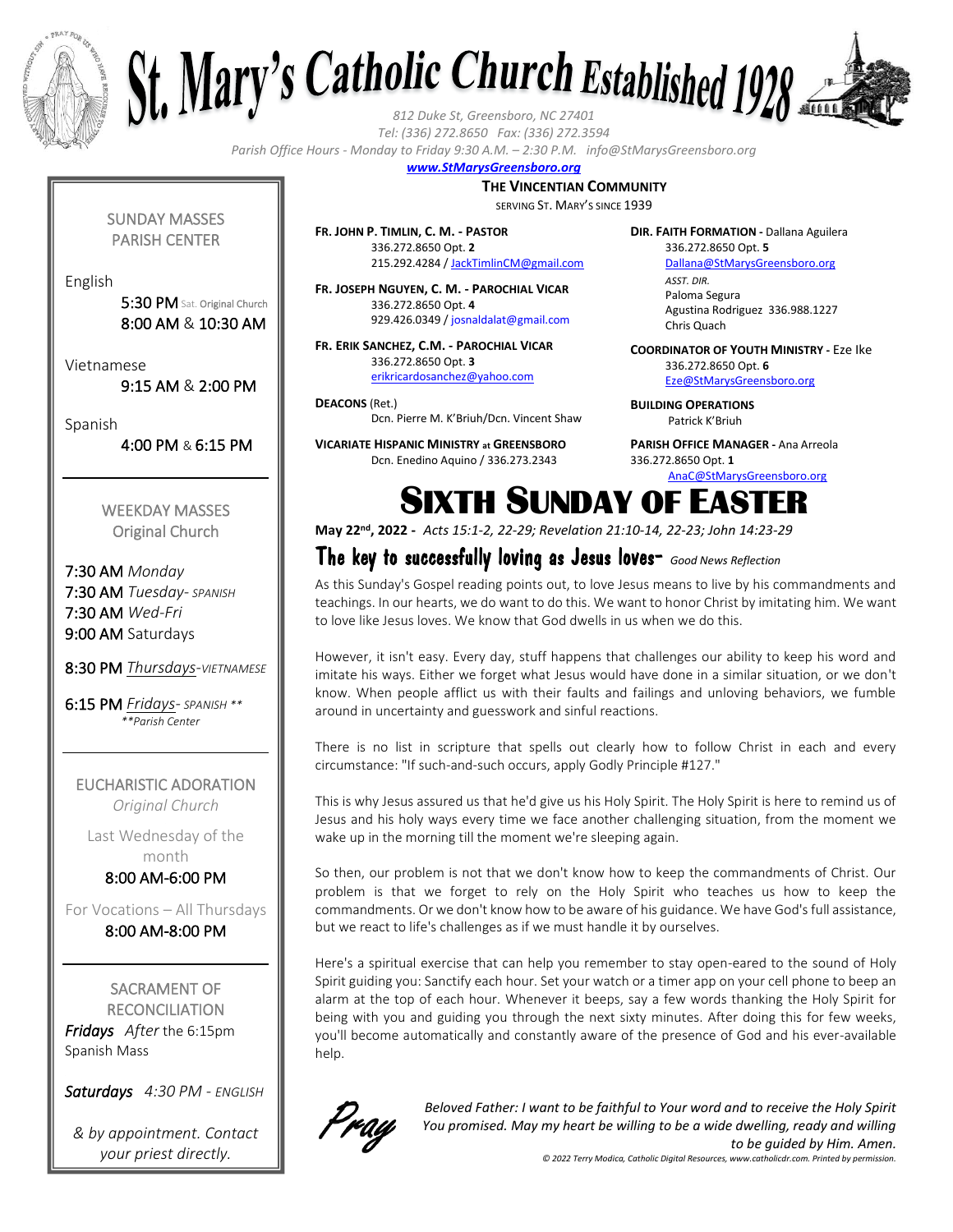**Monday, May 23** Easter Weekday Acts 16:11-15/Jn 15:26—16:4a

**Tuesday, May 24** Easter Weekday Acts 16:22-34/Jn 16:5-11

**Wednesday, May 25** Easter Weekday [Saint Bede the Venerable, Priest and Doctor of the Church; Saint Gregory VII, Pope; Saint Mary Magdalene de' Pazzi, Virgin] Acts 17:15, 22—18:1/Jn 16:12-15

**Thursday, May 26** Saint Philip Neri, Priest Memorial Acts 18:1-8/Jn 16:16-20

**Friday, May 27** Easter Weekday [Saint Augustine of Canterbury, 1976] Bishop] Acts 18:9-18/Jn 16:20-23

**Saturday, May 28** Easter Weekday Acts 18:23-28/Jn 16:23b-28

#### **Sunday, May 29**

THE ASCENSION OF THE LORD Solemnity Acts 1:1-11 Eph 1:17-23 or Heb 9:24-28;  $10:19-23$ Lk 24:46-53

### PRAYER REQUESTS



Ann Abplanalp Adelina Castro Ana Lopez Ardelia Matthews Ashley Moore Betty McKinney Br. William Stover, C.M. Carol Ann Givens Catherine Shaw Claude Anderson Dcn. Vince Shaw



John Garrett Joseph Nguyen Anh Tuan Joyce Penn Luis Carlos Castaño Marie Isley Mary Ann Coleman Mary Scotton Mary Stephen English Michael Cel Kmok Niko Castro

Oscar Lopez Roberta Stover Rose Simpson Ruth White Shalonda Williams Sharon Pauling Sherry Ross Stephanie Alcazar Stephanie Argiro Susana Lopez Terry Bradshaw Y Blom Marcella

### MASS INTENTIONS

|       |                   | 5:30 PM               | For the Repose of the Soul of Harry Carson. Requested<br>by Bob and Sarah Olenick.               |
|-------|-------------------|-----------------------|--------------------------------------------------------------------------------------------------|
| oury, | May 22            | 8:00 AM               | For the Repose of the Soul of Mome Kondo and In<br>Thanksgiving for the Success of the Funerals. |
|       |                   | 10:30 AM<br>$4:00$ PM | For the Parishioners of St. Mary's.                                                              |
|       |                   | 6:15 PM               | For the Repose of the Souls of Hilaria Ramirez, Pedro<br>Vergara and Cipriano Sanchez.           |
|       | Monday, May 23    | $7:30$ AM             |                                                                                                  |
|       | Tuesday, May 24   | 7:30 AM               |                                                                                                  |
|       | Wednesday, May 25 | 7:30 AM               | <b>CAMM</b>                                                                                      |
| E     | Thursday, May 26  | 7:30 AM               | For Mariela Sosa's 28 <sup>th</sup> birthday.                                                    |
|       | Friday, May 27    | 7:30 AM               | For the Protection of our son and for him to get closer<br>to God.                               |
| 8:    |                   | $6:15$ PM             | For the Repose of the Souls of Roberto and Carlos<br>Sanchez Castro.                             |
|       | Saturday, May 28  | $9:00$ AM             |                                                                                                  |

## PARISH WEEKLY ANNOUNCEMENTS

#### HOLY MASS TO HONOR MILITARY PERSONNEL



A Mass for United States military personnel will be celebrated at 11:00 a.m., Monday, May 30, 2022, at the Cathedral of Saint Patrick in Charlotte. The mass and Rosary, to be recited at 10:30 a.m., will be offered

for all military personnel who have died or retired and for those who are now serving. An All-American hotdog lunch will be served after Mass. All military personnel are invited and encouraged to come in uniform.

Photos of those who have died, who are now serving in the military, and retired military personnel will be displayed at the Cathedral. To include your service member, preferably in uniform, please mail a photocopy of him or her with the name and military rank on the back to Michelle Maher, Office of the Bishop, 1123 S Church St, Charlotte, NC, 28203, to be received no later than May 25, 2022. (Please do not send original photographs as they cannot be returned.)

#### DIOCESE of CHARLOTTE





#### **MARIAN PILGRIMAGE SITE VISIT**

As part of the 50th Anniversary of our Diocese of Charlotte, a custom statue of our Blessed Mother, "Mary, Mother of God," has been on pilgrimage to the parishes, missions, and Catholic schools throughout the diocese. The statue of Our Blessed Mother will come to our parish on Friday, May 20th and remain with us until Monday, May 23th. The statue of 'Mary, the Mother of God" will

be placed in the Original Church so as to have a place set aside for us to pray and spend time with our Blessed Mother and her Son, Jesus. Please mark these dates in your calendar. More information about our times for prayer and a schedule will be shared with you in the near future.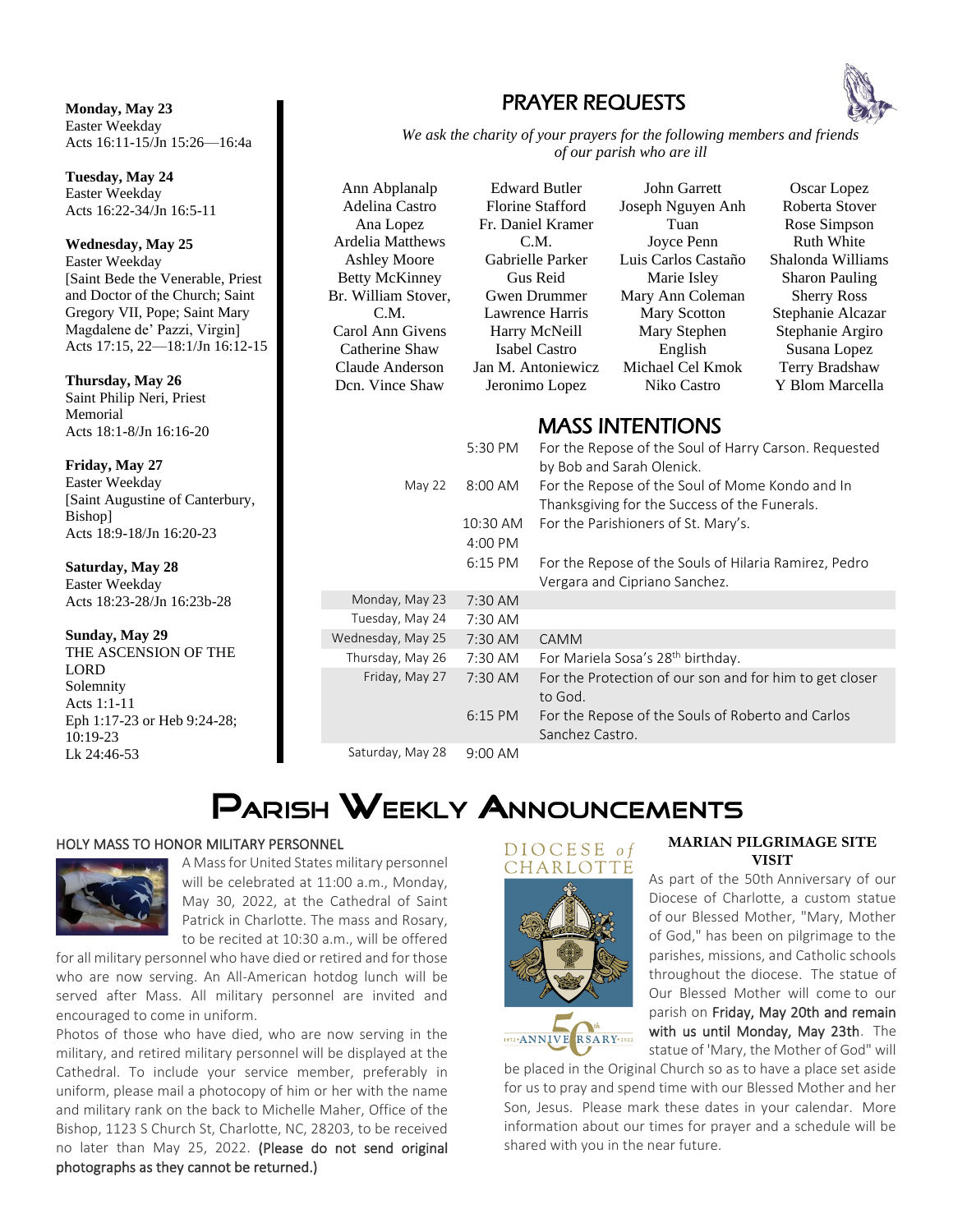#### ALL NIGHT-INN

TNTT is presenting an overnight event at St Mary's catholic church. Join us for games, team activities, PaW (Praise and Worship) karaoke, food, drinks, and an escape room! This event is for everyone that is 13 or older. It starts on Friday May 20 at 6pm to Saturday May 21 at 8:30 am. Permission slips will be in at the office and in the vestibule. *Contact Melissa Ka, Laura Truong or Eze Ike for questions.*



**NATIONAL VINCENTIAN VOCATION WEBSITE**

Please visit menonamission.net to get

information about our news and activities. This project was undertaken as a collaborative effort of the Eastern and Western Provinces. "Men on a Mission" presents a contemporary picture of our young men in formation, along with information on the ministries and local communities of our provinces. It also provides resources on discernment and other related matters.

### **DIOCESAN SUPPORT APPEAL** 2022

#### **Goal** \$46,969.00 **Donations** \$19,013.77 *Thank you for your generosity!*



**BAPTISMAL REQUIREMENTS** You can also find the baptismal requirements at

https://stmarysgreensboro.org/sacrements/

(newborns-6 years of age)

- 1. REGISTRATION. The family must be registered -form on file- in St. Mary's for no less than 2 months before the Baptism takes place.
	- If parents are registered somewhere else, they must present a Letter of Permission from their pastor in order for the child to be baptized here.
- 2. PRE-BAPTISMAL TALK. The Parents and godparents (sponsors) must have attended a pre-baptismal talk before the date of baptism.
- 3. SPONSORS. Sponsors must be registered at a Catholic Parish, be practicing Catholics, and must have received the Sacraments of Baptism, First Holy Communion, and Confirmation. If any of the Sponsors are living together as a couple, he/she must have been married in the Roman Catholic Church.
- 4. DOCUMENTS. Bring COPIES of:
	- Child's Birth Certificate
	- Pre-Baptismal Talk Certificate (Parents & Sponsors)
	- Sponsor's Sacramental Certificates
		- o Baptism, First Communion & Confirmation (or Marriage in case he/she is living with a significant other)

#### **MARRIAGE ANNULMENTS**

We have an Advocate for the Diocese of Charlotte Marriage Tribunal Office, and he is a Parishioner. For help with MARRIAGE ANNULMENTS, please contact Huy (Kevin) Le at (336) 848-5433 or HQLe@rcdoc.org*.*

#### **IMPORTANT.... DOCUMENT REQUESTS TO ST. MARY'S**

*Do you need a Sponsor Certificate/letter for either Baptism or Confirmation, a letter for Immigration, Membership, any type of Recommendation letter, or document?* We must have your registration/census ON FILE for at least 2 months prior to your request.

#### **FAITH FORMATION REGISTRATIONS 2022-2023**

We are now open for new registrations. In order to register your child, you must:

- Be registered members of St. Mary's Church *for at- least two months prior* to choosing any faith formation program.
- Bring copy of Birth Certificate
- Bring copies of all sacraments received.
- Pay fee of \$30 per child.

All registrations will be handled by the Faith Formation office, during office hours Monday, Wednesday, and Friday from 8 am to 1 pm.

*For more information or questions please contact Mrs. Dallana Aguilera, Director of Faith Formation at 336-272-8650 option 5, or at Dallana@StMarysGreensboro.org*



#### **HOW TO BECOME A** *REGISTERED MEMBER*

**OF ST MARY'S?** To all families and to all 21 year-old future members, please stop by the office to talk directly to Ana and fill out the registration/census form. There is no cost to become a member.

### *St. Mary's Social Outreach*

*IN EXAMPLE 15 committed to help with rent, utilities (electricity, heat, and water), and prescription* areas. This committee is composed of all St. Mary's cultural groups under the direction of Mr. Chris Fombin, please call Ana, our Office Manager at 336- 272-8650 from 9:30 a.m. - 2:30 p.m. to set up a confidential appointment. If you wish to make a donation to this program, please write a check to: "The Congregation of the Mission of St. Vincent de Paul in Germantown" Donations are always needed!

## **OUR FAITH COMMUNITIES**

## English-speaking Communit

*\*Schedule subject to change, please contact your coordinator directly MONDAYS* **Youth Group,** 5:30 PM -7:30 PM, Parish Center, classroom 6.

*TUESDAYS* **Faith Formation – English Program,** 6:00 PM -7:30

PM, Parish Center. *THURSDAYS* **Youth Group,** 5:30 PM -7:30 PM, Parish Center, classroom 6.